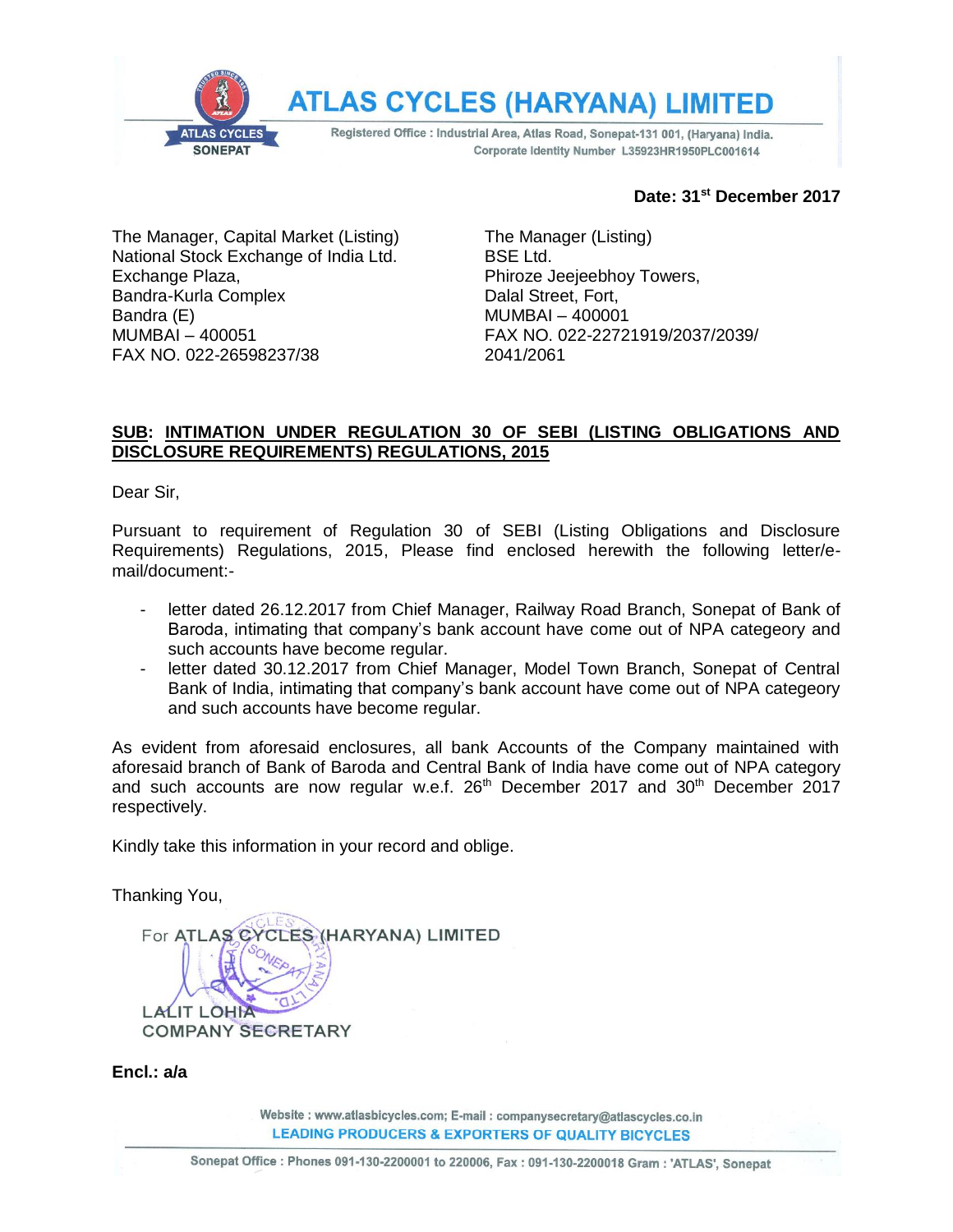

# **WHOM SO EVER IT MAY CONCERN**

**This is to certify that** *MIS* **ATLAS CYCLE HARY ANA has cleared Adhoc Limit on** *20/12/2017.* **Account is regular in our bank.**

~ **FOR CHIEF MANAGER BANK OF BARODA SONEPAT MAIN BRANCH**

**DATE:** *26/12/2017*

**सोनीपत शाखा,** रेलवे रोड, सोनीपत - 131001 फोन ः 91 0130 2241846, 2246974 फैक्स ः 91 0130 2241846 Sonepat Branch, Railway Road, Sonepat - 131001 Phone: 91 0130 2241846, 2246974 Fax: 91 0130 2241846 E-mail: sonepa@bankofbaroda.com